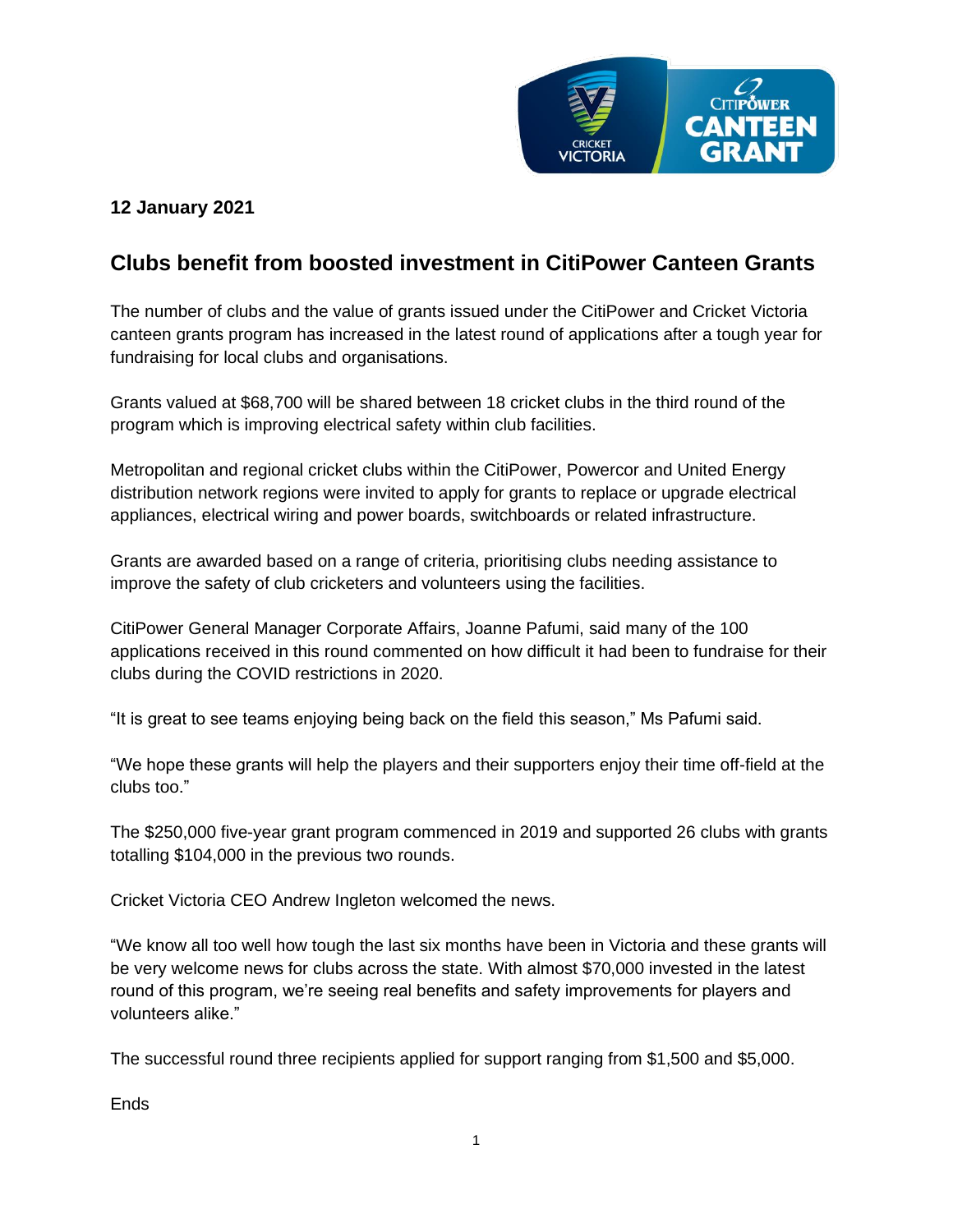## **GRANT RECIPIENTS ROUND THREE, JANUARY 2021**

| <b>Club</b>                                                              | Grant   | <b>Description</b>                                                                                                                                                                                                                                                     |
|--------------------------------------------------------------------------|---------|------------------------------------------------------------------------------------------------------------------------------------------------------------------------------------------------------------------------------------------------------------------------|
| <b>Ballarat-Redan</b><br><b>Cricket Club,</b><br><b>Alfredton</b>        | \$3,750 | Based in Alfredton on the edge of Ballarat, the grant will support the<br>replacement of a faulty oven which was second hand when it was<br>acquired by the club over ten years ago.                                                                                   |
| <b>Bamawm Lockington</b><br><b>United Cricket Club,</b><br><b>Bamawm</b> | \$5,000 | This canteen at this regional club is operational six days a week. The<br>grant will address electrical hazards observed with major appliances,<br>some of which are over 25 years of age. Safety switches and a new<br>circuit will also be added to the canteen.     |
| <b>Bendigo United</b><br><b>Cricket Club,</b><br><b>Bendigo</b>          | \$5,000 | The Bendigo United Cricket Club is one of the oldest cricket clubs in<br>Australia having originated in 1853. The funding will replace and<br>upgrade appliances currently not fully functional for this large club.                                                   |
| <b>Bonbeach Cricket</b><br>Club, Bonbeach                                | \$3,000 | A faulty freezer that struggles to keep working in summer will be<br>replaced through the grant for this expanding club which has<br>introduced two women's teams in 2020.                                                                                             |
| <b>Buckley Ridges.</b><br><b>Cricket Club,</b><br>Dandenong              | \$4,000 | One of the oldest cricket clubs in the greater Dandenong region<br>catering to the needs of a changed demographic. The grant will<br>replace a range of essential canteen appliances at the end of their<br>lives.                                                     |
| <b>Bulleen Cricket Club,</b><br><b>Bulleen</b>                           | \$3,000 | The grant will replace an unreliable fridge and pie warmer which are<br>over 25 years old. The club fields three senior turf sides, a one-day<br>senior side, a veterans' side and eight junior sides.                                                                 |
| <b>Carnegie Cricket</b><br>Club, Carnegie                                | \$4,000 | A demographically diverse club, Carnegie Cricket Club will replace a<br>fridge which has become a safety hazard.                                                                                                                                                       |
| <b>Carnegie United</b><br><b>Cricket Club, Clayton</b>                   | \$3,000 | CUCC Kings is one of the fastest growing clubs in the South East<br>Cricket Association. The grant will support the replacement of aging<br>electrical appliances, some of which have been donated second and<br>third hand and are well beyond their life expectancy. |
| <b>Carranballac Cricket</b><br>Club, Carranballac                        | \$3,250 | Small country club reliant on funding to maintain their club's shed.<br>The grant will replace aging appliances like a 30- year old pie oven.                                                                                                                          |
| <b>East Belmont Cricket</b><br>Club, Belmont                             | \$4,500 | A club built on the strong bonds between its members of all ages and<br>ability levels, the grant will replace an oven which requires regular<br>maintenance and repairs.                                                                                              |
| <b>Glen Waverley</b><br>Cricket Club Inc,<br><b>Glen Waverley</b>        | \$3,200 | One of the largest cricket clubs in the south east region with over 230<br>participants, grant funding will reduce the risk of electrical fire by<br>replacing an unreliable oven and rangehood, as well as a freezer.                                                 |